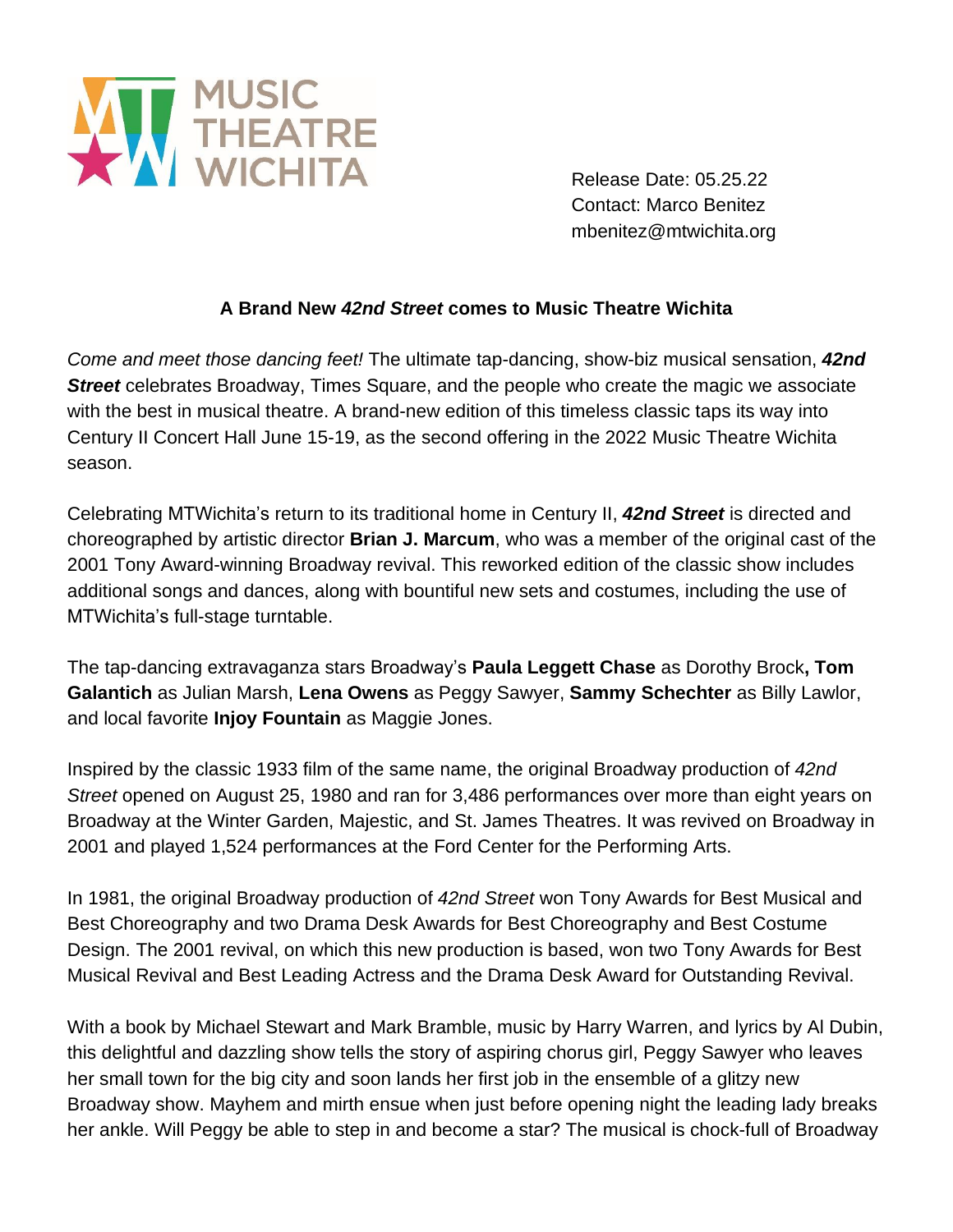standards, including "You're Getting to Be a Habit with Me," "Dames," "We're in the Money," "Lullaby of Broadway," "Shuffle off to Buffalo," "I Only Have Eyes for You," and "Forty-Second Street."

Individual tickets are on sale now and begin at \$25. For tickets or more information about *42nd Street* and the rest of the MTWichita season, visit [mtwichita.org](http://mtwichita.org/) or call 316 265-3107.

**Paula Leggett Chase** returns to the MTWichita as Dorothy Brock, the quintessential Broadway diva. Ms. Chase has previously dazzled Century II audiences in *Mamma Mia!, 9 to 5, Catch Me If You Can*, and the murder mystery *Curtains*, in which she also appeared on Broadway. Other Broadway credits include *Tootsie*, *On The Twentieth Century*, *Damn Yankees*, *Crazy for You*, and more.

Broadway veteran, **Tom Galantich** stars as the notorious Broadway director Julian Marsh*.* He is probably best known for his roles in the film *Julie & Julia* featuring Meryl Streep and Amy Adams, and the daytime drama series *All My Children*. Peggy Sawyer is **Lena Owens** is an MTWichita veteran, she has appeared in numerous productions including *Golden: MTWichita at 50* and *Twelfth Night*. **Sammy Schechter** will portray "Broadway's finest juvenile," Billy Lawlor. Sammy is a recent graduate of The University of Cincinnati and is making his first appearance on the MTWichita stage. He has performed at The Muny in St. Louis and will return as a member of the resident ensemble for the remainder of the 2022 MTWichita Season. In the role of Maggie Jones, Wichita audiences will recognize the multitalented **Injoy Fountain**. Injoy found success as a member of team Kelly on Season 17 of The Voice and she has held many roles with MTWichita including serving as guest Music Director for MTYP's *Frozen Jr.* and performing in several MTWichita productions including *Red, White, and Broadway: A Star-Studded Tribute to America!*

The MTWichita production of *42nd Street* includes one of the largest casts to ever hit the theatre's stage. It features a cast of 39 performers!

Proudly bringing *42nd Street* to life as Director and Choreographer is MTWichita artistic director **Brian J. Marcum**. Marcum performed in the original cast of *42nd Street* on Broadway. He also performed multiple times at Radio City Hall as well as the TONY Awards telecast and the Macy's Thanksgiving Day Parade.

The Music Director and Conductor of *42nd Street* is Flint Hawes who has most recently conducted *Twelfth Night* for MTWichita, and he served as conductor for the national tour of *Wicked*.

The colorful scenery is designed by **Bruce Brockman**, whose other designs at MTWichita include Disney's *Newsies, Hello, Dolly!, White Christmas*, and *Camelot*. Hundreds of spectacular costumes were designed by **Debbie Roberts/.**

Lighting Design for *42nd Street* is by **Maranda DeBusk.**